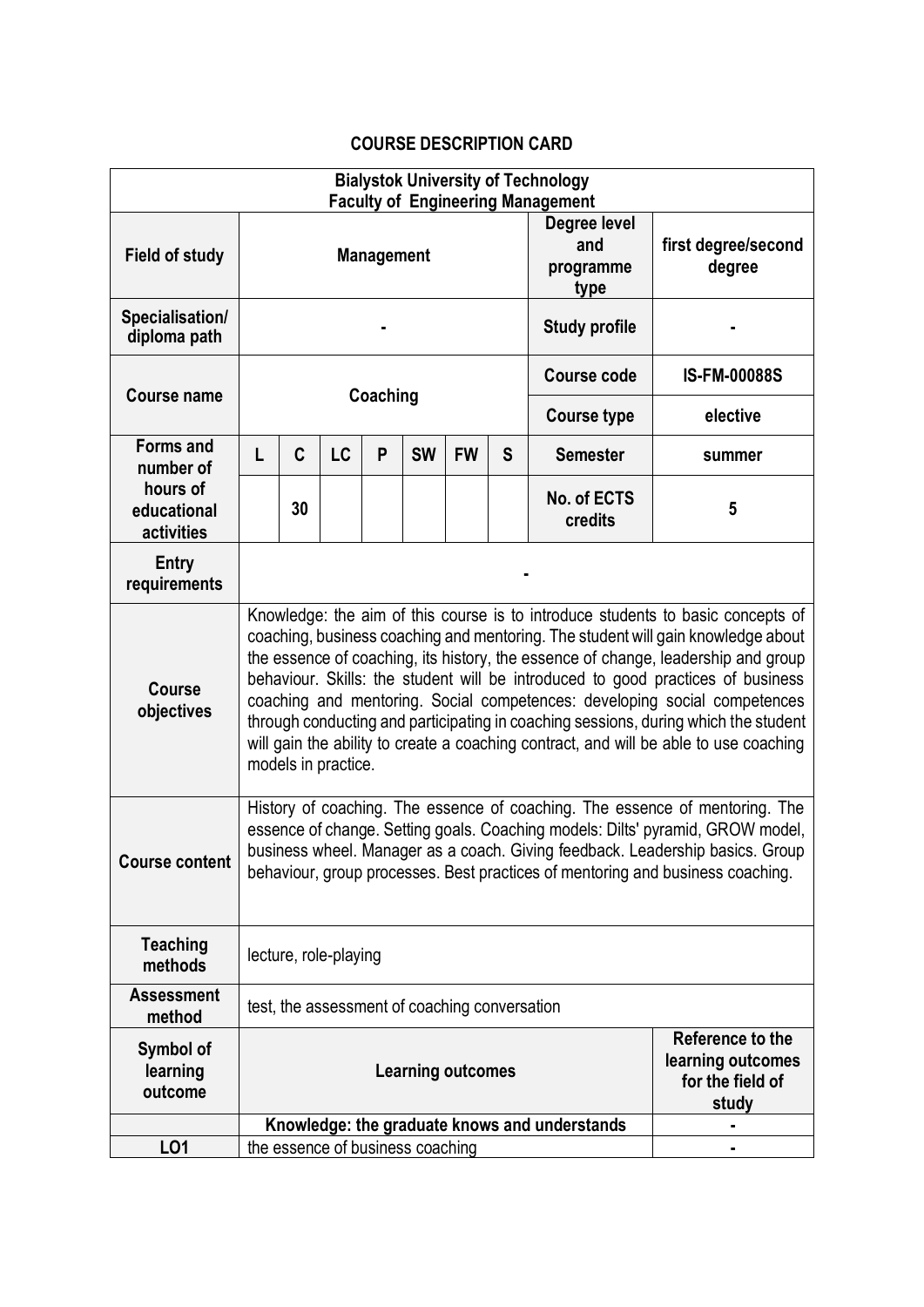| LO <sub>2</sub>                                                         | coaching tools such as Dilts pytamid, wheel of business                                                                                                                                                                                                                                                                                                                                                                                                                                                                                                                   |                                                  |                  |  |  |  |
|-------------------------------------------------------------------------|---------------------------------------------------------------------------------------------------------------------------------------------------------------------------------------------------------------------------------------------------------------------------------------------------------------------------------------------------------------------------------------------------------------------------------------------------------------------------------------------------------------------------------------------------------------------------|--------------------------------------------------|------------------|--|--|--|
|                                                                         | and the GROW model                                                                                                                                                                                                                                                                                                                                                                                                                                                                                                                                                        |                                                  |                  |  |  |  |
|                                                                         | Skills: the graduate is able to                                                                                                                                                                                                                                                                                                                                                                                                                                                                                                                                           |                                                  |                  |  |  |  |
| LO <sub>3</sub>                                                         | apply chosen coaching models in practice                                                                                                                                                                                                                                                                                                                                                                                                                                                                                                                                  |                                                  | ٠                |  |  |  |
| <b>LO4</b>                                                              | draw conclusions from four colour personality test                                                                                                                                                                                                                                                                                                                                                                                                                                                                                                                        |                                                  |                  |  |  |  |
|                                                                         | Social competence: the graduate is ready to                                                                                                                                                                                                                                                                                                                                                                                                                                                                                                                               |                                                  |                  |  |  |  |
| LO <sub>5</sub>                                                         | lead coaching conversation based on the coaching model                                                                                                                                                                                                                                                                                                                                                                                                                                                                                                                    |                                                  |                  |  |  |  |
| LO <sub>6</sub>                                                         | deal with group conflicts                                                                                                                                                                                                                                                                                                                                                                                                                                                                                                                                                 |                                                  |                  |  |  |  |
| Symbol of<br>learning<br>outcome                                        | Methods of assessing the learning outcomes                                                                                                                                                                                                                                                                                                                                                                                                                                                                                                                                | <b>Type of tuition</b><br>outcome is<br>assessed | during which the |  |  |  |
| LO1                                                                     | test                                                                                                                                                                                                                                                                                                                                                                                                                                                                                                                                                                      | С                                                |                  |  |  |  |
| LO <sub>2</sub>                                                         | test                                                                                                                                                                                                                                                                                                                                                                                                                                                                                                                                                                      | C                                                |                  |  |  |  |
| LO <sub>3</sub>                                                         | the assessment of coaching conversation                                                                                                                                                                                                                                                                                                                                                                                                                                                                                                                                   | $\frac{C}{C}$                                    |                  |  |  |  |
| <b>LO4</b>                                                              | the assessment of coaching conversation                                                                                                                                                                                                                                                                                                                                                                                                                                                                                                                                   |                                                  |                  |  |  |  |
| LO <sub>5</sub>                                                         | the assessment of coaching conversation                                                                                                                                                                                                                                                                                                                                                                                                                                                                                                                                   | $\overline{C}$                                   |                  |  |  |  |
| LO <sub>6</sub>                                                         | the assessment of coaching conversation                                                                                                                                                                                                                                                                                                                                                                                                                                                                                                                                   | $\overline{\mathsf{C}}$                          |                  |  |  |  |
|                                                                         | No. of hours                                                                                                                                                                                                                                                                                                                                                                                                                                                                                                                                                              |                                                  |                  |  |  |  |
|                                                                         | participation in classes                                                                                                                                                                                                                                                                                                                                                                                                                                                                                                                                                  | 30                                               |                  |  |  |  |
|                                                                         | preparation for the classes                                                                                                                                                                                                                                                                                                                                                                                                                                                                                                                                               | 30                                               |                  |  |  |  |
| <b>Calculation</b>                                                      | participation in teacher's office hours                                                                                                                                                                                                                                                                                                                                                                                                                                                                                                                                   | 5                                                |                  |  |  |  |
|                                                                         | preparation for the coaching conversation                                                                                                                                                                                                                                                                                                                                                                                                                                                                                                                                 | 40                                               |                  |  |  |  |
|                                                                         | preparation for the test                                                                                                                                                                                                                                                                                                                                                                                                                                                                                                                                                  | 20                                               |                  |  |  |  |
|                                                                         | <b>TOTAL:</b>                                                                                                                                                                                                                                                                                                                                                                                                                                                                                                                                                             |                                                  | 125              |  |  |  |
|                                                                         | <b>HOURS</b>                                                                                                                                                                                                                                                                                                                                                                                                                                                                                                                                                              | No. of<br><b>ECTS</b><br>credits                 |                  |  |  |  |
| Student workload - activities that require direct teacher participation | 35                                                                                                                                                                                                                                                                                                                                                                                                                                                                                                                                                                        | 1,4                                              |                  |  |  |  |
|                                                                         | Student workload - practical activities                                                                                                                                                                                                                                                                                                                                                                                                                                                                                                                                   |                                                  |                  |  |  |  |
| <b>Basic</b><br>references                                              | Sternad D., Developing Coaching Skills: A Concise Introduction,<br>1.<br>Econcise, 2021.<br>2. Silsbee D., The Mindful Coach: seven roles for facilitating leaders<br>development, John Wiley & Sons, 2010.<br>Whitmore J., Coaching for Performance, GROWing human potential and<br>3.<br>purpose, The principles and practice of coaching and leadership,<br>Nicholas Brealey Publishing, London, Boston, 2009.<br>Whitworth L., Kimsey-House H., Co-Active Coaching, Changing<br>4.<br>Business, Transforming Lives, Nicholas Braley Edition, Boston, London,<br>2015. |                                                  |                  |  |  |  |
| <b>Supplementary</b><br>references                                      | Bungay Stanier M., The coaching habit, Box of Crayons Press, 2016.<br>1.<br>2.<br>Czarkowska L. (ed.), Coaching as a method of developing human<br>potential, Warszawa: Wydawnictwa Akademickie i Profesjonalne:<br>Kozminski University, 2010.<br>Stolzfus T., Coaching questions Coach, 22 Bookstore LLC, 2008.<br>3.                                                                                                                                                                                                                                                   |                                                  |                  |  |  |  |